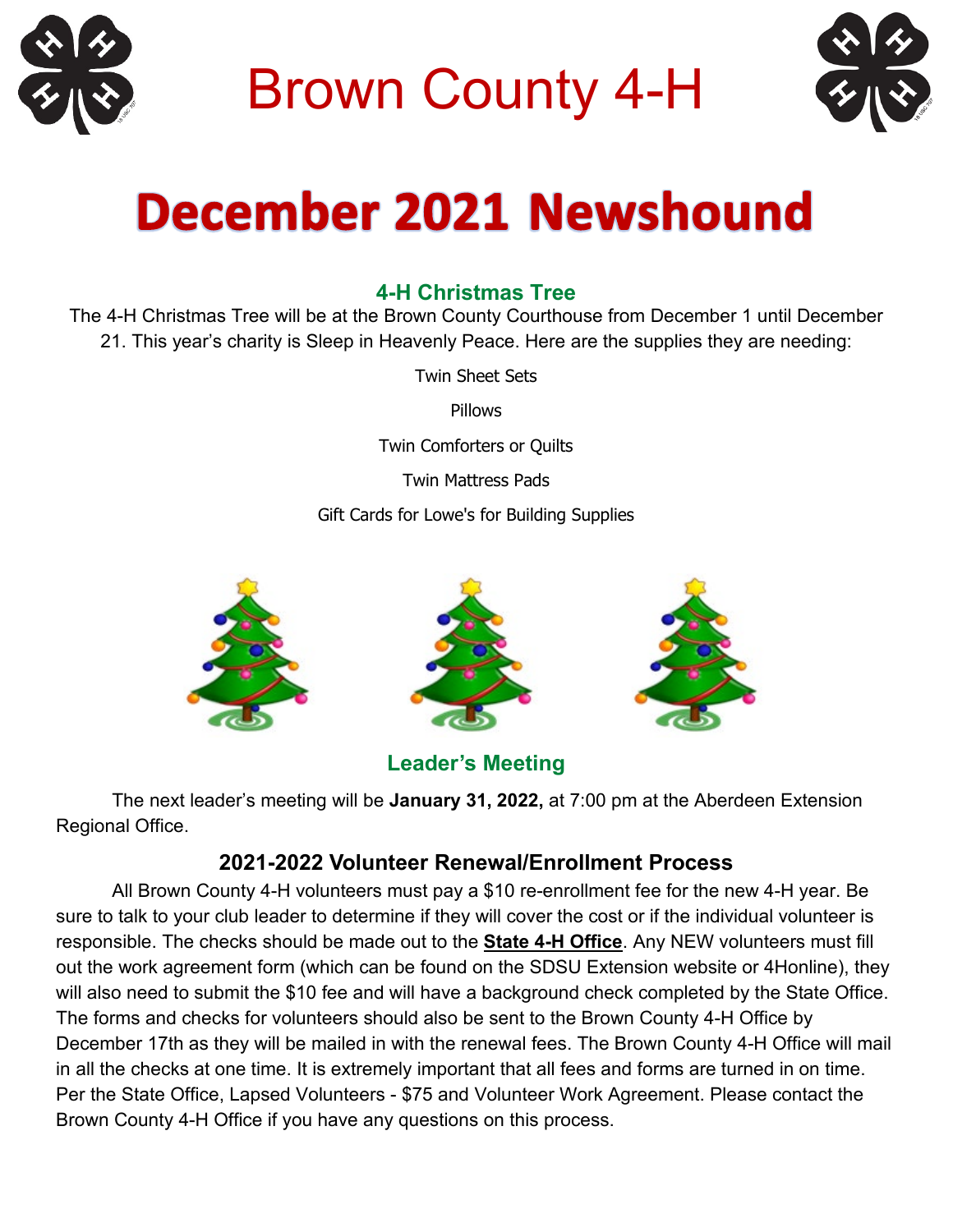

#### **SD 4-H Leader's Association Dues**

**Leaders:** Please send your 2021-2022 Leader's Association dues to the Treasurer or the 4-H Office. Leader's names and dues are to be mailed to Ellen Schlosser (37751 106th Street, Frederick, SD 57441) or can be dropped off at the 4-H Office (Please contact Ellen if you drop them off at the 4-H Office so that she is aware that they are there). Please include **all of the leader's names** that you are paying for so that credit can be given to the correct person. Dues are \$4.00 if paid before December 31, 2021. After January 1, 2022, dues are \$5.00. The dues need to be to Ellen Schlosser by December 17th so that she has time to get them postmarked by December 31st. Checks should be made payable to: Brown County 4-H Leader's Association. Please do not submit cash.

**Also include the following to Ellen**: Name, Address, City, Zip Code, Email Address, Years of Service



#### **YQCA Information—Mandatory Training Required**

YQCA certification is being accepted by many livestock shows and fairs that require youth quality assurance certification. Youth for the Quality Care of Animals (YQCA) is a national multi-species quality assurance program for youth ages 8 to 21. The program is designed to provide an estimated 60 minutes of education each year. The online program requires the passing of a series of three quizzes to earn certification. An inperson YQCA workshop requires complete attendance. YQCA is the result of a collaborative effort between states that have previously offered multi-species youth livestock quality assurance programs, the National Pork Board's Youth PQA Plus program and representatives from other national livestock groups. YQCA is available as an online or face to face program for youth everywhere in the United States. YQCA in-person workshops may be available to youth where state 4-H or FFA offices or state/national livestock organizations have partnered to have qualified trainers offer in-person workshops. Brown County's face to face training dates are tentatively scheduled for the following, please note these dates could change so be sure to pay attention to future Newshounds and the Brown County 4-H Facebook page:

- **January 10<sup>th</sup> at 4 pm in the basement of the Aberdeen Extension Regional Center**
- February 15<sup>th</sup> at 4 pm in the basement of the Aberdeen Extension Regional Center
- **March 17th at 4 pm in the basement of the Aberdeen Extension Regional Center**
- April 15<sup>th</sup> at 4 pm in the basement of the Aberdeen Extension Regional Center
- $\blacksquare$  May 17<sup>tt</sup> at 4 pm in the basement of the Aberdeen Extension Regional Center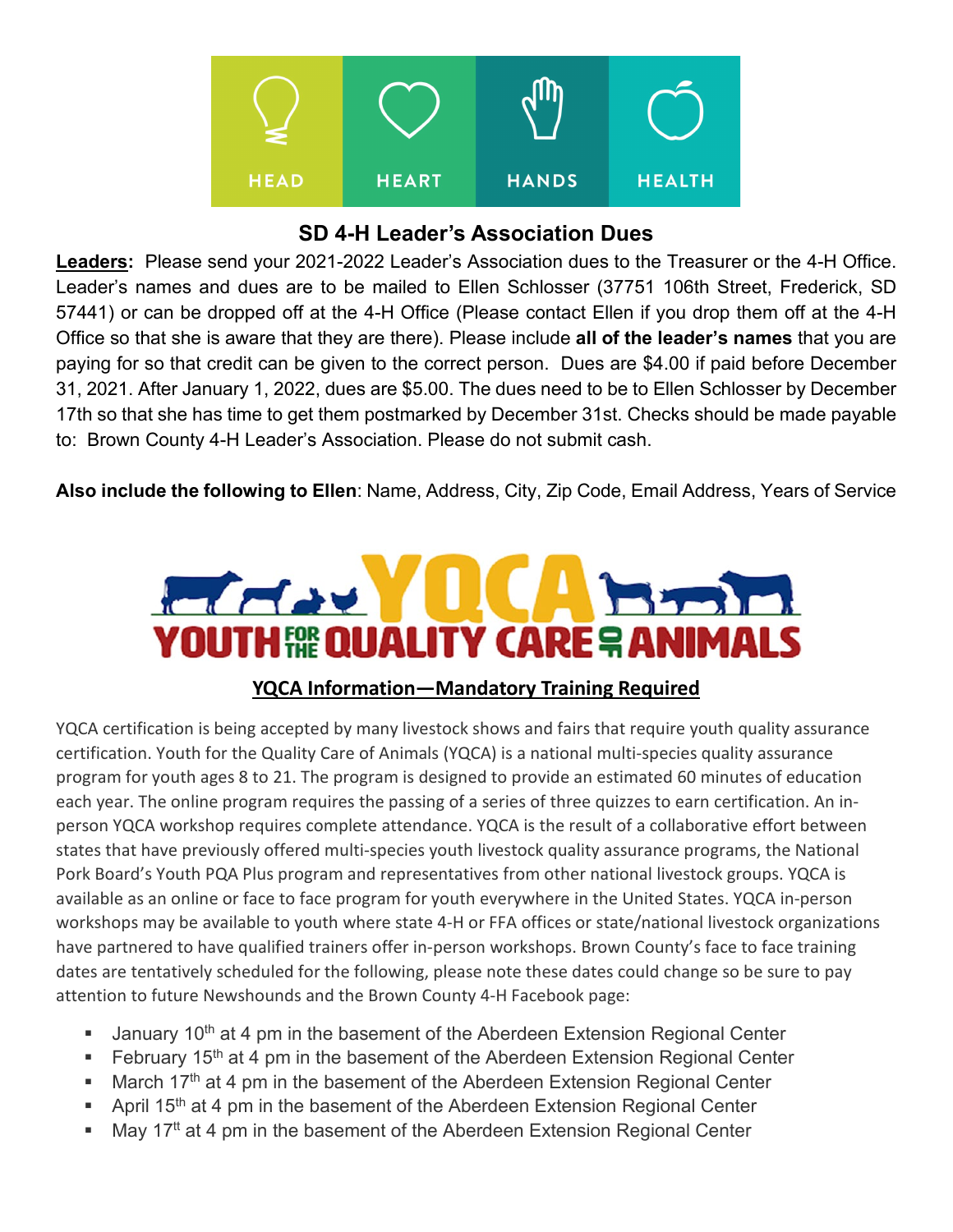#### **4-H ARCHERY**

The Safety Course for Archery is scheduled for January 4, 2022 at 7:00 pm in the basement of the Aberdeen Extension Regional Center (13 2nd Ave SE, Aberdeen, SD 57401). More information will be coming in December.

#### **4-H BB GUN**

The Safety Course for BB Gun is scheduled for January 3, 2022, at 7:00 pm in the basement of the Aberdeen Extension Regional Center (13 2nd Ave SE, Aberdeen, SD 57401) for those members who are new to the program. Shooting line space is limited, if the line is full, you will have to wait for it to open up. Parents need to attend practices with youth as well. Practices will be held every Monday beginning January 10, 2021, at 6:30 pm. Holsing Family building 12888 389th Ave, Aberdeen, SD 57401.

## **Brown County Community & Family Extension Leaders Scholarship**

The CFEL Clubs of Brown County will be sponsoring two \$300 scholarships to Brown County 4-H youth. The deadline for the scholarship materials to be returned to the 4-H Office is Tuesday, February 15, 2022.

Applicants must be a senior in high school and have intentions of continuing their education at a vocational school, college, or university. If you are interested in applying, you must submit all the following to the Brown County 4-H Office:

- The CFEL Scholarship Form which will include the following: (form can be picked up at the Brown County 4-H Office)
	- Information form that includes:
		- o What club or state offices have you held
		- o A list of projects that you have been enrolled in
		- $\circ$  How long you have been in 4-H
		- o Honors and Awards
		- o Photo copied items from your current record book
			- 4-H Story
			- **Completed score sheet from your past year record book**
		- o Signed completed form by Becca Tullar -Brown County 4-H Advisor
- A brief story explaining:
	- 1. How the scholarship will be used. Include your educational emphasis and school location.
	- 2. How your 4-H experiences have benefited you and how you have utilized your 4-H experiences in your school and community life.
- One sealed letter of recommendation from your high school superintendent, principal, teacher, employer, or any other individual who is not a relative.

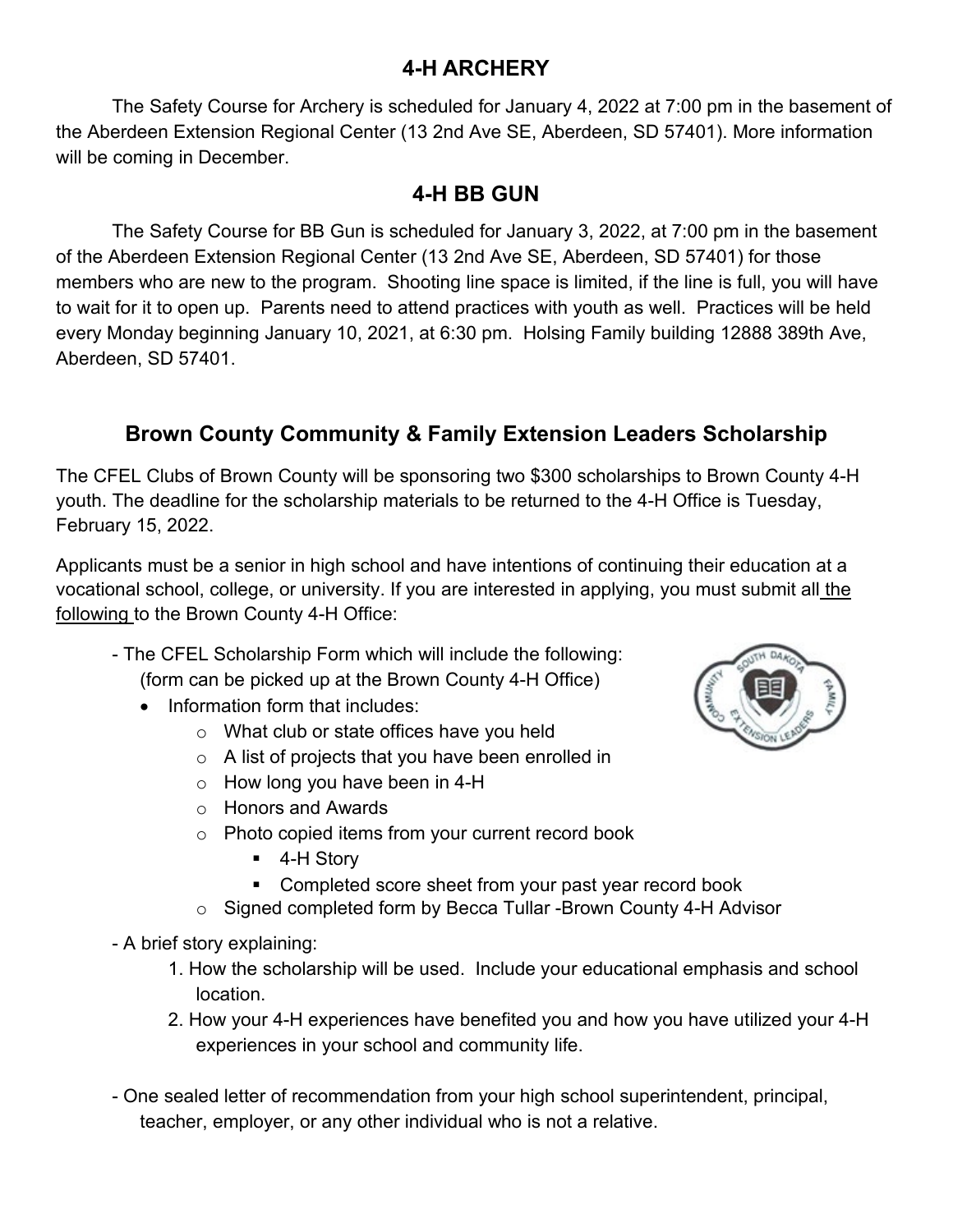



**DRINK HOT CHOCOLATE** 



**LOOK AT CHRISTMAS LIGHTS** 



**DECORATE COOKIES** 



**BUILD A SNOWMAN** 



**SHARE A FAMILY TRADITION** 

MUST COMPLETE ALL 5 (WITH PHOTOS) FOR A CHANCE TO WIN CHRISTMAS ORNAMENTS

**Contest submissions are due to the Brown County 4-H Office on December 20th by 5 pm. Send photos to [becca.tullar@sdstate.edu](mailto:becca.tullar@sdstate.edu)**

**Winners will be drawn on December 21st and can come to the Brown County 4-H Office to grab your Christmas ornaments just in time to celebrate!**